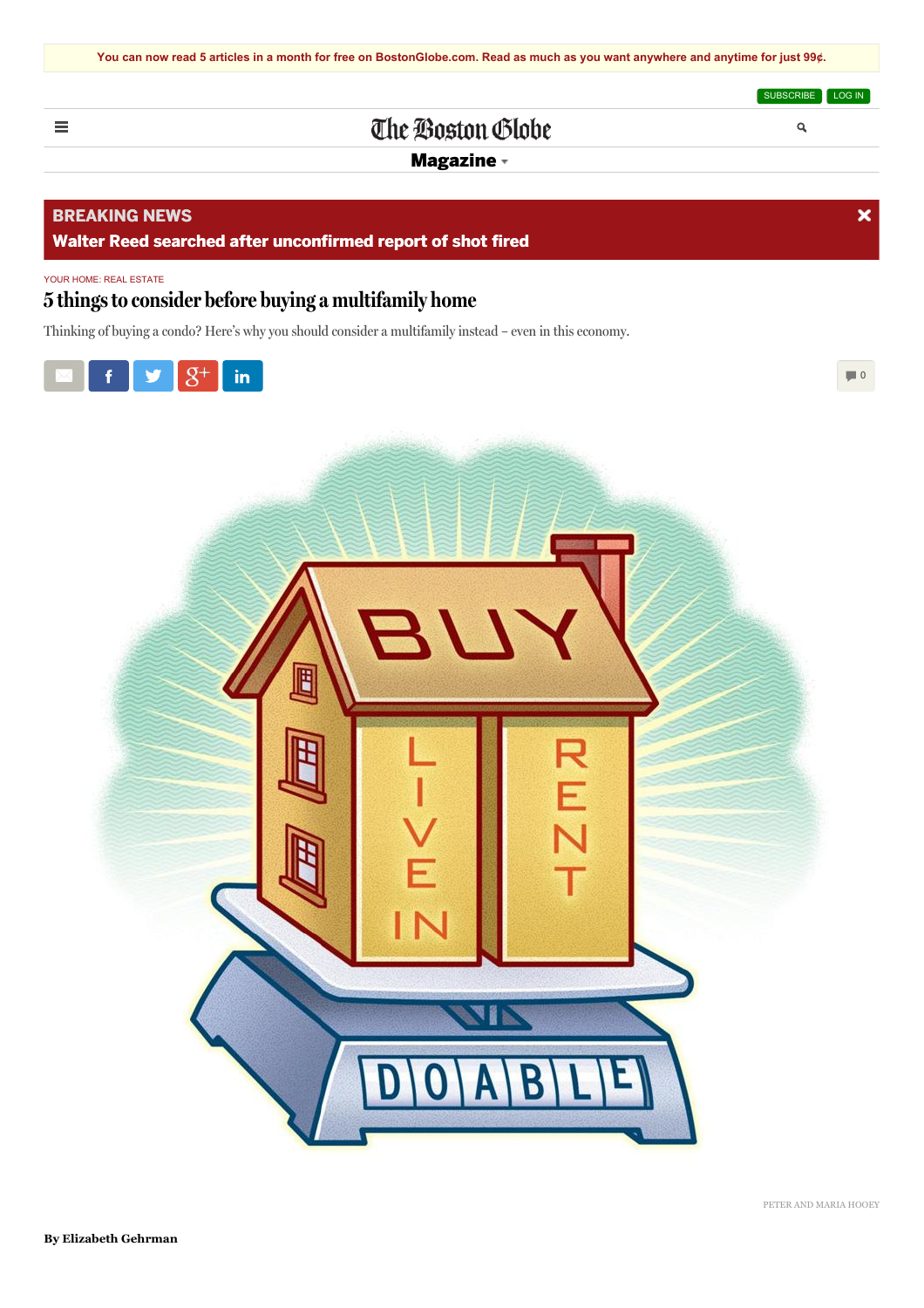When Michael and Monica Tesoriero started looking at houses last year, they were set on a single-family in Medford – until they saw how little they could get for their money. "After seven months of looking," says Monica, who works in finance at Harvard University, "we came to the realization that most houses in our price range in Medford needed too much work." On top of that, Michael, now a chef at Boston College, had not long ago endured a frightening 14-month period of unemployment. If one of them got laid off again, they figured, it couldn't hurt to have a little extra money coming in every month. "Nowadays we have to consider the possibility that one of us might lose our job," Monica says. "What would happen then? Do we lose our house, too?"

In this wobbly economy, the first instinct for home buyers in the Tesorieros' situation might be to downsize their dreams from a single-family to a condo. But that's not what the couple did. Instead, they bought a 2,700-square-foot two-family in Revere and became landlords. "We decided it would be a better investment for us," Monica says, "and would give us the possibility of having rental income."



PETER AND MARIA HOOEY

[CONTINUE](#page-0-0) READING BELOW ▼



Originally a little apprehensive about finding a good tenant, the couple considered themselves lucky that there was already someone living in the house they felt they could trust. "That played an important role in our getting the house and feeling comfortable," Monica says. The tenant is responsible and keeps the place clean, but better yet, her rent contributes \$1,000 to their mortgage every month, about half the total. The Tesorieros could handle the mortgage without that rent, Monica says, but it makes them feel better to know they're getting a little help paying for their own four-bedroom, one-bath unit – plus garage, yard, and full basement. "I think we made a very good investment for the future," she adds.

It's easy to assume that developers are the only ones buying investment property in this rocky home-buying market. But for the small-landlord-intraining there couldn't be a better time to consider a multifamily: Prices are down, and interest rates are at historic lows. In addition, according to rental-brokering agency Rental Beast, the Boston-area vacancy rate for rentals is 3.7 percent, about half of what it was three years ago, while rents have increased by 7 percent in the past year.

Sure, buying a multiunit can be scary, especially if it's your first house, because you're taking on the responsibility of an extra unit or two. But if you do your homework, the benefits can far outweigh the drawbacks.

#### **>> Look in the right places**

It's pretty hard to find an affordable two-family in Beacon Hill or Harvard Square, so if you can't put aside the idea of living in the thick of things, now may not be the time to buy a multifamily. And communities like Belmont and Arlington, in which houses already have layouts that make condo conversions easy, are pricier because you're competing with developers, according to Tony Giacalone, owner of Tony's Realty in East Boston. "Something with tiny bedrooms or giant kitchens is not as easily converted to condos," he says, "but it might make a fine rental."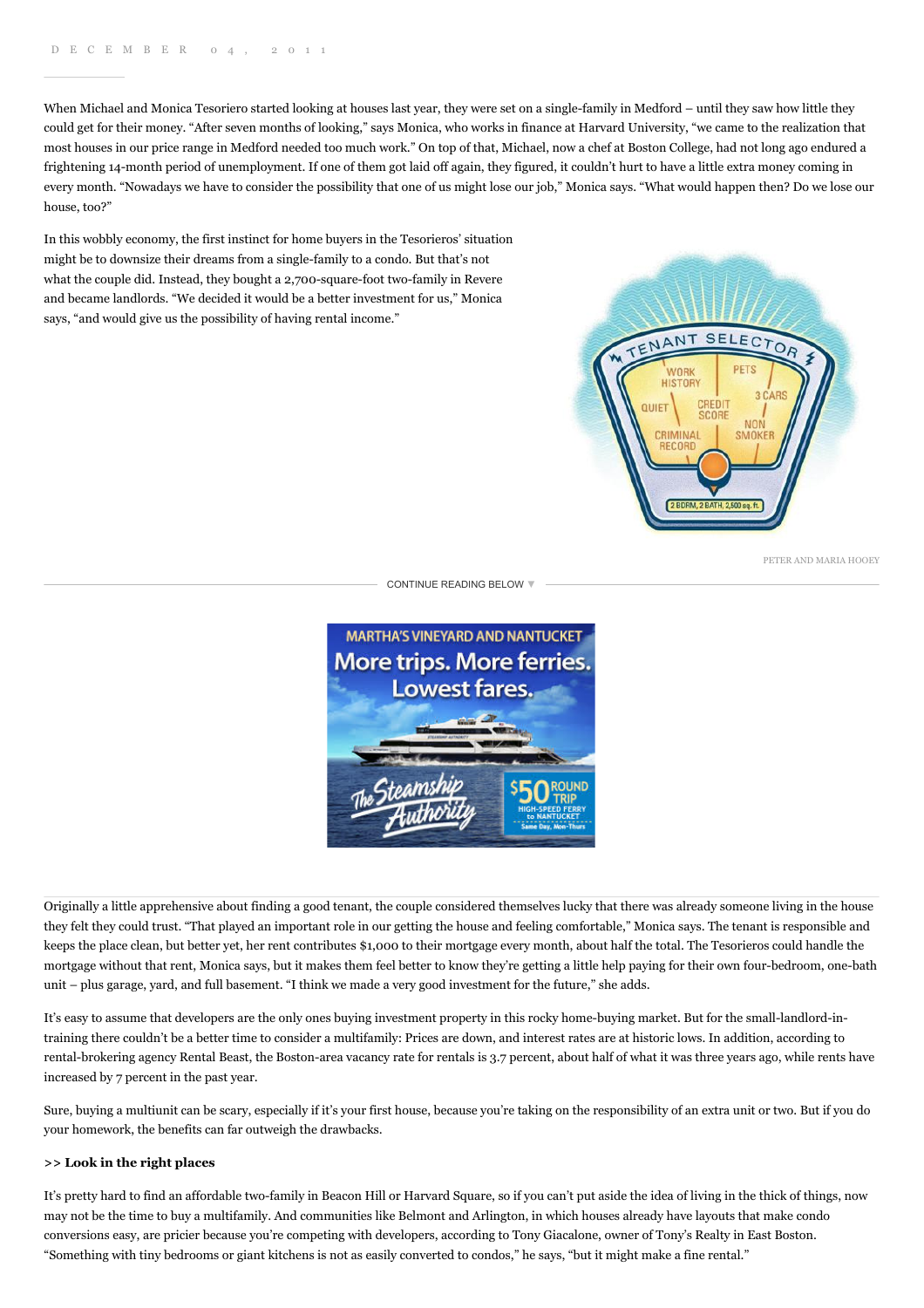If you don't mind being slightly out of the city center, you can still get a lot of bang for your buck in Dorchester, East Boston, Roslindale, Roxbury, South Boston, Chelsea, Everett, and even sometimes Cambridge and Somerville. In those areas five years ago, says Paul Campano, a broker with Keller Williams in Cambridge, "developers and wannabe developers were scrounging up two- and three-families all over the place. But that market is less active than it was, so now there's less competition to get the best properties." And if you buy near public transportation and college campuses, Campano says, you shouldn't have a problem getting and keeping tenants, even if the rental market softens.

It's undeniable, however, that a lot of the housing stock available in these neighborhoods will need work. "Those are the houses that tend to sit the longest," says Evan Smith, who, after buying his first multifamily in 2010 at the age of 28, has become a builder. "And the longer they sit, the cheaper they get." Smith took a year off from his job to renovate the triple-decker he and his wife, Sara, purchased in Roxbury. "That year off was probably one of the best investments I've made," he says. The couple now live in a four-bedroom apartment on the top floor of the house and aren't putting a penny of their money into their own mortgage. "I knew if I got the right square footage in the right area," Smith says, "I could get the right rent to cover the mortgage."

#### **>> Focus on the long term**

Rob and Juliet Pyles bought a three-family in East Boston for \$500,000 at the height of the market. "Is it worth that now?" asks Rob, CEO of TourSphere, a developer of smartphone applications for museum and city tours. "No. Do I mind? No, because I have absolutely zero intention of selling it. For us, these properties are very long-term investments."

Every one of the experts we spoke to agreed. "Lots of first-time home buyers go into this adventure thinking they will sell in two or three years," says Ishay Grinberg, president of Rental Beast, which also runs the largest apartment-rental database in Massachusetts. Many who got burned when the housing bubble burst were those who planned to buy a multifamily, fix it up, then flip it as condos – but by the time they were ready to sell, the market was crashing. "You can't make this purchase unless you're looking at it as a 10-year project," Grinberg says. "The market fluctuations are too big on the sales side."

#### **>> Run the numbers**

The key point in buying a multifamily is making sure you do your math. If you do it right, the numbers can add up to profit.

"In East Boston you can buy three condos [individually] for \$750,000," says Giacalone, "or you can buy a triple-decker that probably won't sell for more than \$400,000." Or, you might be thinking, you could buy just one condo for \$250,000 and not have to worry about tenants and their maintenance problems. True, but, surprisingly, you might end up spending more. According to the Massachusetts Association of Realtors, the median price for a multifamily in Greater Boston in the first three quarters of 2011 was \$285,000; the median price for a single-family was \$357,000; for a condo, the median was \$307,000. (In part, the reason for the low median price for multis is that they tend to be clustered in less ritzy neighborhoods.)But another thing a lot of people may not know is that even a \$250,000 condo can actually cost you more upfront, assuming you'd be putting 20 percent down. With a 620 credit score, says Kevin McGoff, a loan officer with Metlife Home Loans in Peabody, a first-time buyer can get an FHA loan on a two- or threeunit with only 3.5 percent down. This can allow you to keep more of your savings as a cash reserve. "Especially for a first-time multi buyer," McGoff says, "that's important, in case there are maintenance issues or the tenant doesn't pay."

Campano lays out a typical scenario: Say you put 3.5 percent down on a \$500,000 three-family. That's just \$17,500. And with historically low rates, you'll probably be paying about 4 percent in interest, giving you a principal and interest payment of \$2,304 a month. But each unit you're not living in rents for \$1,500 a month. (Your real estate broker will give you a good sense for what the rental units would be worth well before you buy.)

If you bought that multi today, Campano says, you would have about \$102,500 in equity come December 2021 – \$120,000, less the \$17,500 down payment. And you're saving what you might have paid in rent – say, \$1,500 a month, or \$180,000 over 10 years. Moreover: this is using today's numbers. Rents will most likely increase, while payments for a fixed-rate mortgage will not. "Even if the home never appreciates, which rarely happens in history, you are sitting on a \$100,000 nest egg," says Campano. "Why wouldn't you buy a multi right now?"

Even when the stock market isn't swinging wildly, Rob Pyles prefers keeping his money in real estate. Not only because it gives him a place to live while earning him some extra cash, he says, but also because maintaining the house properly gives him "control over how it performs." Evan Smith notes that exterior and common-space maintenance, in particular, is money well spent, because its cost is split over multiple units. "You only have to replace one roof," he says.

In a two-family, the rent probably won't quite cover the mortgage, and you might pay a bit more for that house than for a single-family. In that situation, says Giacalone, it's essential to make sure the tenants' share more than makes up for the extra money you're paying each month. "One couple I worked with were looking at \$275,000 single-families," he says. "They ended up acquiring a \$330,000 two-family, and the \$1,200 a month income more than covered the additional \$55,000 they paid for the house."

#### **>> Choose tenants carefully**

Anyone who's ever known a multifamily owner has probably heard some horror stories. Every landlord has one, from the tenant who refuses to pay rent and keeps breaking things, saying you're not keeping the building up to code, to the one who screams at you and then tells the police you threatened her. But remember, unlike with a condo, when you own a multifamily, you get to pick your neighbors, and there are ways to mitigate your risk when choosing them.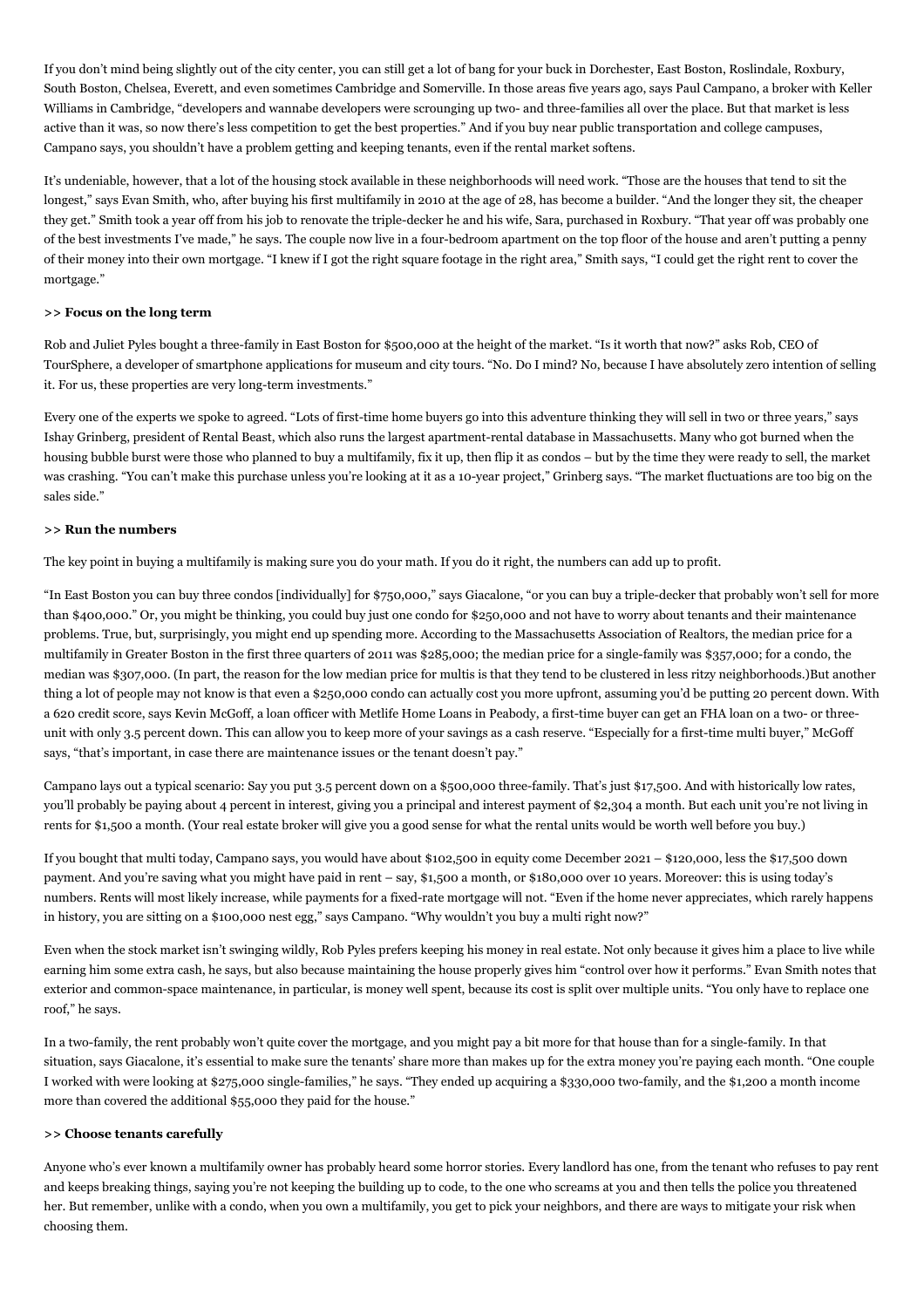Some landlords have gotten lucky by going mainly on intuition when judging prospective tenants. Once Smith was showing an apartment and the prospective tenants yelled at their son when he said something they didn't like. "I'm like, 'Done, forget it,' " says Smith. " 'I already know what kind of person you are.' " Pyles, too, says he pays attention to whether a tenant shows up on time to see the place and is well dressed and polite, but both he and Smith back up their first impressions by doing credit and background checks.

"You need to have a good interview process," says Matt Martinez of Wellesley, principal of the Beacon Hill Property Group and the author of How to Make Money in Real Estate in the New Economy. "Ask the same questions to all prospective tenants. Have them fill out an application. Check referrals. Check both previous and current landlords. Check current employers, and do a credit and criminal check." Some limited information can be found online, but to save yourself time, you can simply pay a service like the National Tenant Network, in Tewksbury, to screen tenants for a fee.

"A common error for novice landlords is they're concerned about getting a tenant into the unit right away," says Martinez, "so they get the first person who comes along and overlook some inherent red flags they would have discovered in an application."

#### **>> Communicate with tenants**

Rather than relying on a verbal agreement, it's best to have tenants sign a lease. "I always recommend having any contractual obligation in writing and having your attorney review that document," Martinez says, "because otherwise it's your word against theirs."

Evicting a tenant can take up to six months and be very costly. To avoid having to evict, communication is key. Make sure the tenant knows your phone numbers and e-mail address, and feels comfortable using them. Be prompt about any repairs, and if you say you're going to show up on Saturday, don't wait until Monday to arrive.

Even in an apartment that doesn't need renovation, you will have to put time and money into maintenance, but whatever you spend goes toward protecting your investment. Small repairs like fixing a leak or painting a room in the rental units are a straight tax deduction – you spend one dollar, you deduct one dollar – while larger expenses such as renovating a rental's bathroom can be factored into depreciation calculations. Also, you can use maintenance to your advantage; scheduling regular smoke-detector checks or even simple walk-throughs with the tenant lets you scope out the place to see whether it's being taken care of.

It helps to be a bit handy – maybe you can replace that broken ceiling light yourself instead of calling an electrician to do it – and landlords say that trying to stay friendly with tenants can go a long way toward derailing potential problems.

"You have to have a bit of entrepreneurial spirit," says Pyles, "because it's a business, even if you don't think of it that way. You're providing a service and getting paid for it. Being a landlord is not for everybody, and I'm not saying everybody should do it, but I think it's worth considering, instead of saying, 'No, I'll be fixing toilets every day.' "

Elizabeth Gehrman's book Rare Birds: The Extraordinary Tale of the Bermuda Petrel and the Man Who Brought It Back From Extinctionvill be *published in November 2012. Send comments to magazine@globe.com.*



<span id="page-3-0"></span>

Mansfield man charged with [threatening](http://www.bostonglobe.com/metro/2015/07/06/mansfield-man-charged-with-threatening-kill-president-obama/D21xsFDwp6xsfLJz9rTPSJ/story.html?p1=Article_Trending_Most_Viewed) to kill President Obama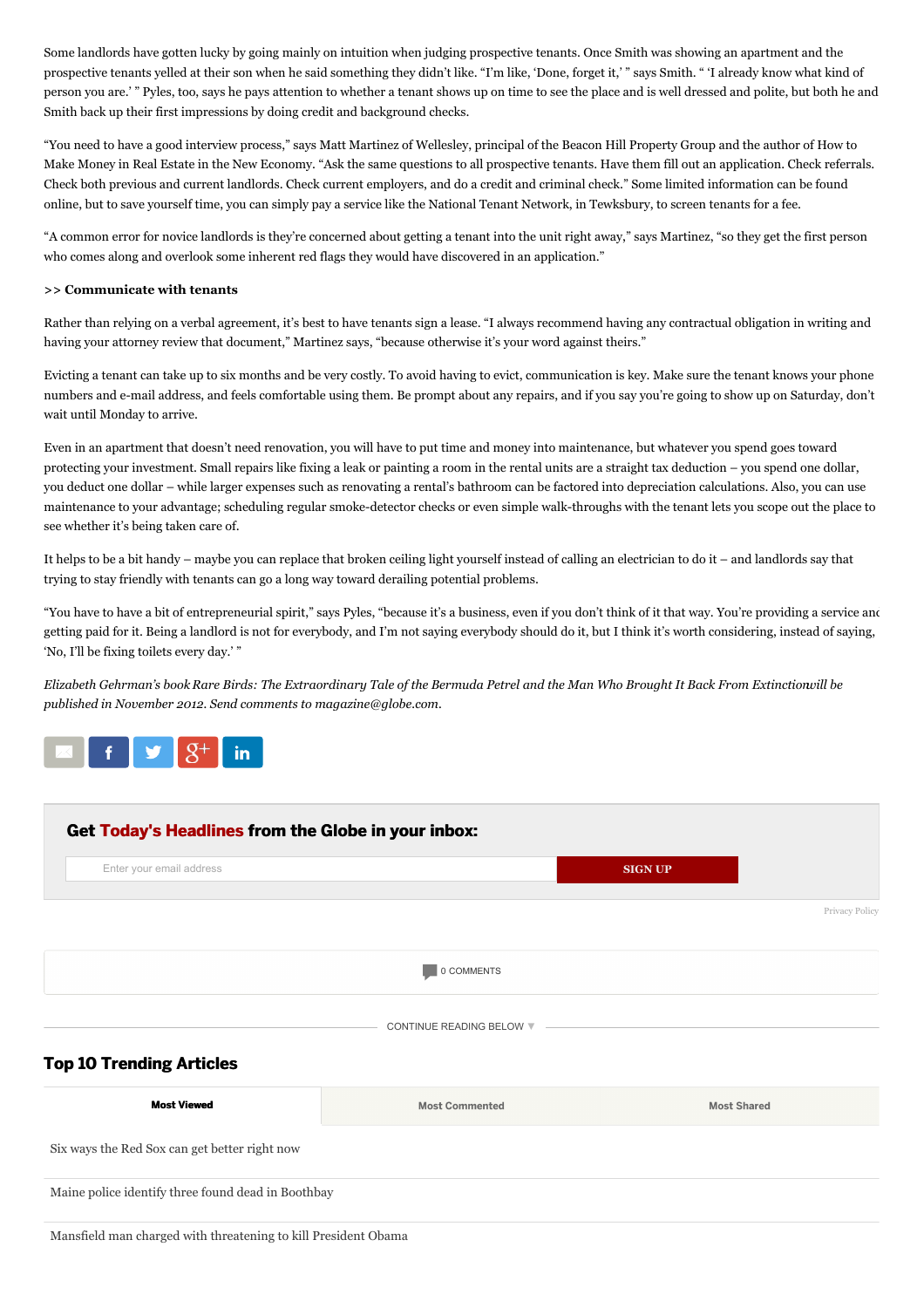<span id="page-4-0"></span>

A decade after opening, UMass Club [struggles](http://www.bostonglobe.com/business/2015/07/05/decade-after-opening-umass-club-struggles-realize-its-potential/dzVNmmN0Dlx3ZwiCk4tlCJ/story.html?p1=Article_Trending_Most_Viewed) to realize its potential

Red Sox make [defensive](http://www.bostonglobe.com/sports/2015/07/06/red-sox-make-defensive-history-won-over-astros/rOdCBSMdpZtLdUyIlemRxK/story.html?p1=Article_Trending_Most_Viewed) history in won over Astros

Richmond split over how to remember [Confederate](http://www.bostonglobe.com/news/nation/2015/07/04/capital-old-confederacy-new-fight-about-inequality-how-remember-past/NmoeO0dcJfaU9PqUAwuNuI/story.html?p1=Article_Trending_Most_Viewed) history

Jade Helm: Suspicion of US [government](http://www.bostonglobe.com/news/nation/2015/05/25/divided-america-theories-military-takeover-texas-find-legitimacy-political-mainstream/KSScgClOewjIXXisqkF5IM/story.html?p1=Article_Trending_Most_Viewed) reaches new level in Texas

Nick Cafardo | On Baseball: Red Sox [improving,](http://www.bostonglobe.com/sports/2015/07/05/onball/Jjc8z4Iqodla2bHgbaF4bM/story.html?p1=Article_Trending_Most_Viewed) but there still is a problem area — bullpen

At Ocean State Job Lot, the quest for bargains makes [shopping](http://www.bostonglobe.com/lifestyle/2015/07/05/joblot/zOh38FHYLEJnZk2bz779DO/story.html?p1=Article_Trending_Most_Viewed) fun

#### **More in this [section](/magazine)**



## **Daring to start a [business](/magazine/2015/06/24/daring-start-business-when-you-over/OdSfM7bqTBXXcvN2wVmQ2N/story.html?p1=Article_InThisSection_Bottom) when you're over 50**

At an age when they're supposed to be considering retirement, baby boomers are gambling on new ventures.



## **Bold [orcrazy?](/magazine/2015/06/26/bold-crazy-quit-job-join-band/uDHgkMdvCfWFqlipHZV2SJ/story.html?p1=Article_InThisSection_Bottom) At 50,I quit myjob to join a band**

After decades watching from the audience, Joan Anderman left her job and stepped up on stage.



### **What will it take to erase sexism in [science?](/magazine/2015/06/24/what-will-take-erase-sexism-science/0McrdEoKODKrVxR9v1oAFJ/story.html?p1=Article_InThisSection_Bottom)**

Worcester Polytechnic Institute's president, Laurie Leshin, on #DistractinglySexy and women in science.



### **True talesfrom a [59-year-old](/magazine/2015/06/25/true-tales-from-year-old-pitching-ace/UkgvvwXKLcsuySbMjR6t3I/story.html?p1=Article_InThisSection_Bottom) pitching ace**

OK, so maybe it was in a rec league, and maybe I wasn't exactly an ace, but still . . .



### **Strange Trip: A '70s [memoirin](/magazine/2015/06/27/strange-trip-memoir-comic-book-form/cwklIjVyVREQR4isGFGclN/story.html?p1=Article_InThisSection_Bottom) comic book form**

Noted underground artist Paul Kirchner on his illustrated life.



### **5 stepsfor getting [healthyin](/magazine/2015/06/27/steps-for-getting-healthy-middle-age/CHijQvPtNgnxkgKtT1so3I/story.html?p1=Article_InThisSection_Bottom) middle age**

The president of the Tufts Health Plan Foundation offers research-based advice.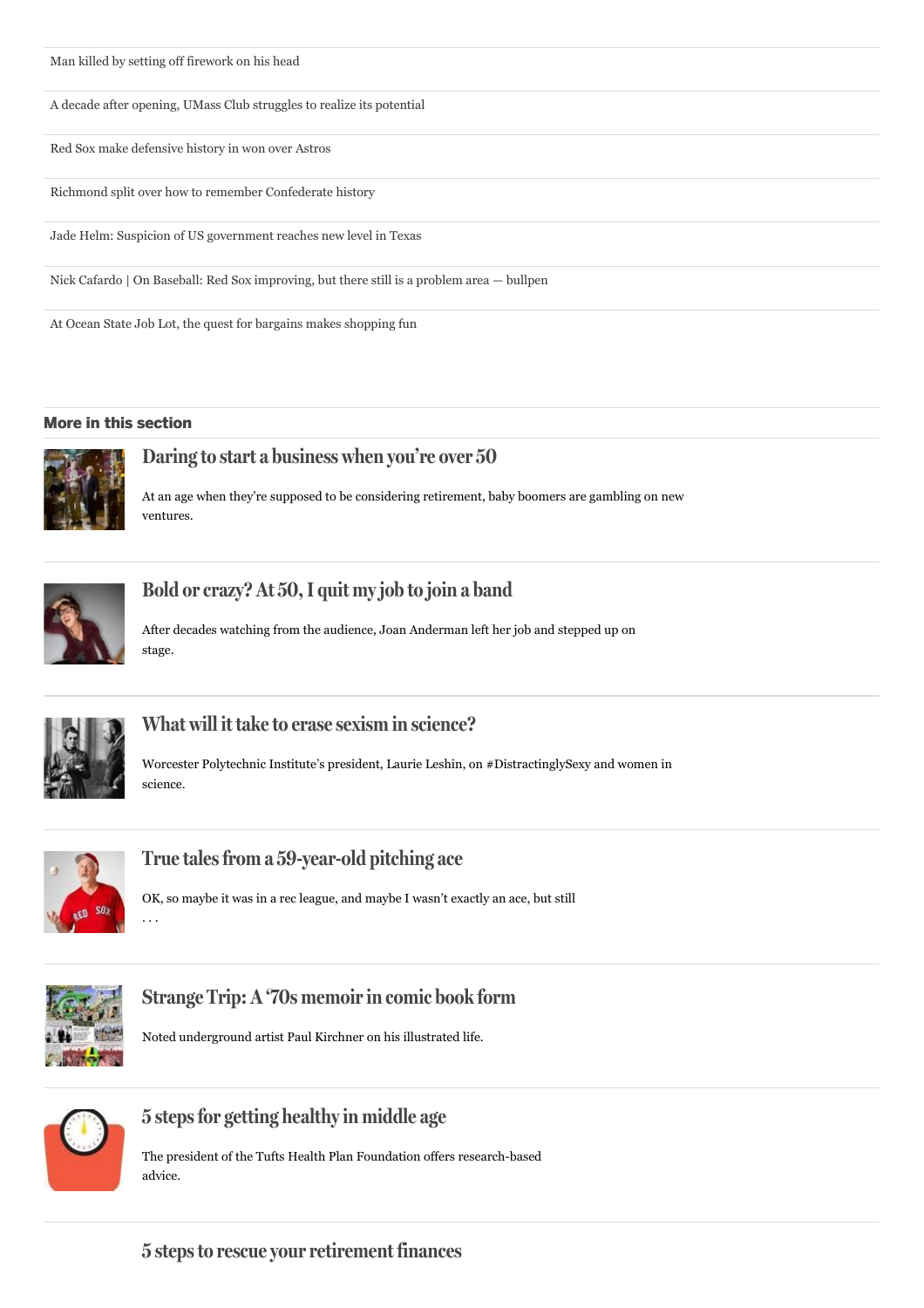



## **FaceTime is not a wrinkle cream and other [digitalrevelations](/magazine/2015/06/25/facetime-not-wrinkle-cream-and-other-digital-revelations/eBo5flkq6G8mFCjP5fbTuO/story.html?p1=Article_InThisSection_Bottom)**

Without my smart son, my smartphone would be a mystery to me.



## **6 late [bloomers](/magazine/2015/06/27/late-bloomers-who-went-big-second-acts/AKIBIafwPuERiUSVY73IJJ/story.html?p1=Article_InThisSection_Bottom) who went on to big second acts**

Don't think you have what it takes to start over? Consider these belated big breaks.



## **Blind date: Serving up [romance](/magazine/2015/06/27/blind-date-serving-romance/epkvoPdJGr95cgu213w2DM/story.html?p1=Article_InThisSection_Bottom)**

Will his first taste of raw oysters prove to be an aphrodisiac?



## **Recipesfrom a new coastal [Massachusettscookbook](/magazine/2015/06/27/recipes-from-new-coastal-massachusetts-cookbook/Qq4Xyo0gBJfWkH18skqZDM/story.html?p1=Article_InThisSection_Bottom)**

"In Cod We Trust" serves up regional flavors from the Bay State's seaside towns.



## **Hey, [where](/magazine/2015/06/27/hey-where-did-all-bats/ad7Ve6Q7PtfnAE4Fv901BM/story.html?p1=Article_InThisSection_Bottom) did all the bats go?**

Bats, nature's own mosquito zappers, are in danger of dying out from a fast-moving disease.



## **Forthe [camera-shy:](/magazine/2015/06/27/for-camera-shy-how-keep-your-face-off-facebook/4MpoAo67qvpw5414nhnzAM/story.html?p1=Article_InThisSection_Bottom) How to keep yourface off Facebook**

Plus, staying connected to siblings who don't really want a connection.



## **Five [thingsto](/magazine/2015/06/27/five-things-boston-june-july/axpPi4NM1siCZnfhVH0vAM/story.html?p1=Article_InThisSection_Bottom) do in Boston June 28 to July11**

Free Friday movies at the Hatch Shell, Fourth of July festivities, Architectural Allusions at deCordova, and more.



## **A BMC doctor's work in [wellness](/magazine/2015/06/27/bmc-doctor-work-wellness-extends-beyond-office-hours/qbUsI12T4dEBDdXvLJ3rAM/story.html?p1=Article_InThisSection_Bottom) extends beyond office hours**

Boston Medical Center pediatrician Sean Palfrey on volunteerism's rewards.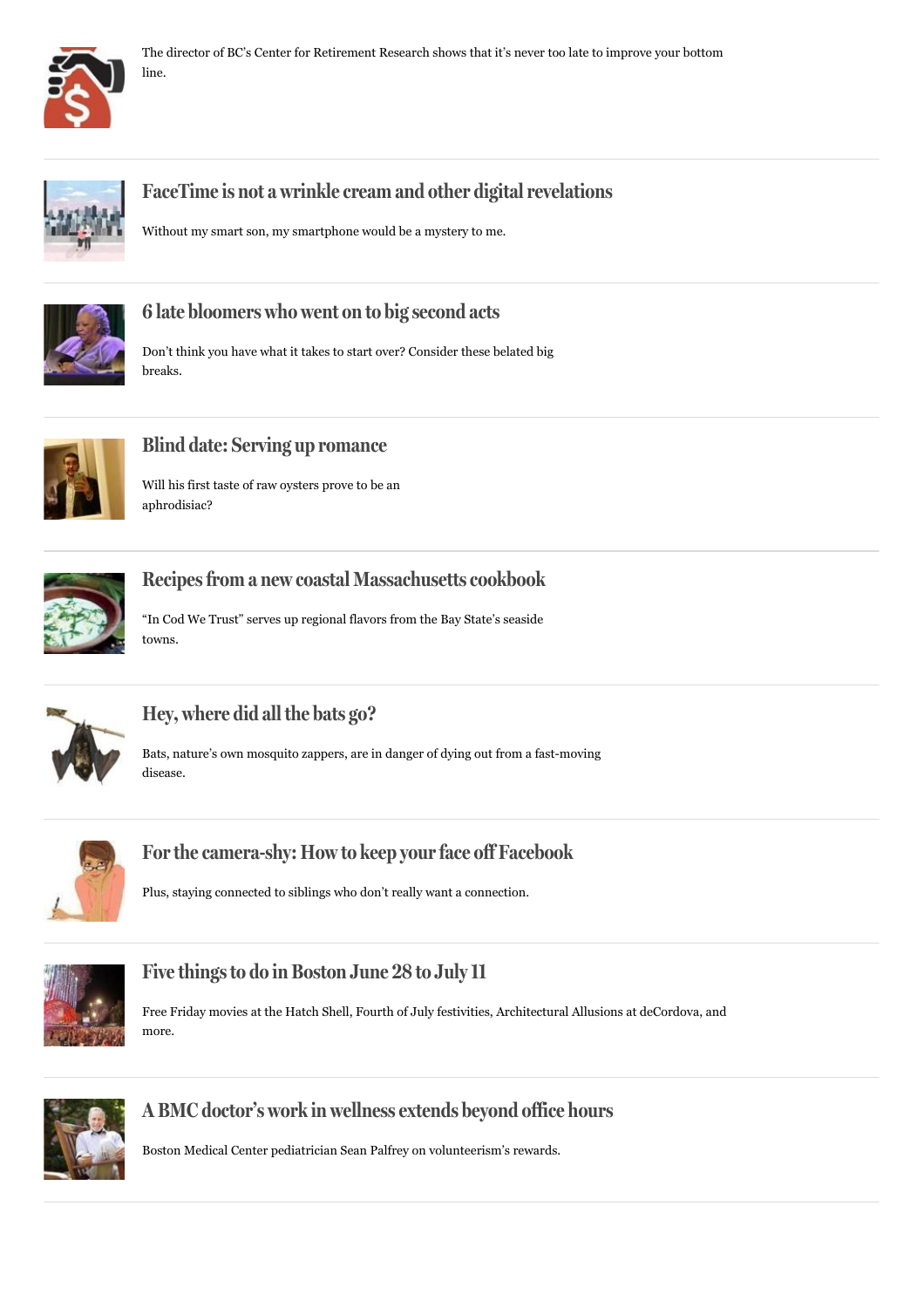

## **Forsale: [Homesin](/magazine/2015/06/27/for-sale-homes-haverhill-and-sudbury/UuHCaB5luU5VolbWgcnr9L/story.html?p1=Article_InThisSection_Bottom) Haverhill and Sudbury**

Kick back in one of these 55-and-up communities.



## **Dressed to party at a Revere [Hotelrooftop](/magazine/2015/06/27/dressed-party-revere-hotel-rooftop-fashion-bash/GHt9GjcMYdZ3V49qzrt3HJ/story.html?p1=Article_InThisSection_Bottom) fashion bash**

Body-conscious glam and comfort-chic looks starred at Fashionably Featured's bash at the Revere Hotel rooftop lounge.

## **Lettersto the editor of the Globe [Magazine](/magazine/2015/06/27/letters-editor-globe-magazine/2RcSV0U5idHyxWXBdHCk8L/story.html?p1=Article_InThisSection_Bottom)**

Readers respond to stories on Chinatown's best restaurants, Boston's harbor pilots, and more.

## **A case of [mistaken](/magazine/2015/06/27/case-mistaken-identity/MwEvy1PQQFCIQBacbEsf8L/story.html?p1=Article_InThisSection_Bottom) identity**

Is that cat out on bail?



## **How same-sex couples got the right to adopt in [Massachusetts](/magazine/2015/06/17/how-same-sex-couples-got-right-adopt-massachusetts/ulOm76fNVLApennqpzrVsI/story.html?p1=Article_InThisSection_Bottom)**

A Supreme Court decision expected any day could open up the practice to families across the nation.



## **Making next winter's L.L. Bean [boots,step](/magazine/2015/06/20/photo-essay-sole-bean/EyxrdyN1bVe7pYqyBYL1ZO/story.html?p1=Article_InThisSection_Bottom) bystep**

It's not just a boot. It's a New England icon. And now it's even become (shhhh!) chic.

| <b>TOOLS</b>                  | MORE $\sqrt{*}$                                                                          |
|-------------------------------|------------------------------------------------------------------------------------------|
| <b>LEARN MORE</b>             |                                                                                          |
| <b>SUBSCRIBE</b>              | $\parallel$                                                                              |
| <b>BOSTON GLOBE INSIDERS</b>  | $\left\Vert \cdot\right\Vert$                                                            |
| <b>EPAPER EDITION</b>         | $\mathbb B$                                                                              |
| NEWS IN EDUCATION             | $\left\Vert \cdot\right\Vert$                                                            |
| MY ACCOUNT                    |                                                                                          |
| <b>LOG IN</b>                 | $\parallel$                                                                              |
| MANAGE MY ACCOUNT             | $\parallel$                                                                              |
| DOWNLOAD CUSTOMER SERVICE APP | $\left\Vert \cdot\right\Vert$                                                            |
| CONTACT                       |                                                                                          |
| <b>HELP</b>                   | $\begin{array}{c} \begin{array}{c} \begin{array}{c} \end{array} \end{array} \end{array}$ |
| FAQS                          | $\left\Vert \cdot\right\Vert$                                                            |
| <b>GLOBE NEWSROOM</b>         | $\begin{array}{c} \begin{array}{c} \begin{array}{c} \end{array} \end{array} \end{array}$ |
| ADVERTISE                     | $\begin{array}{c} \begin{array}{c} \end{array} \end{array}$                              |